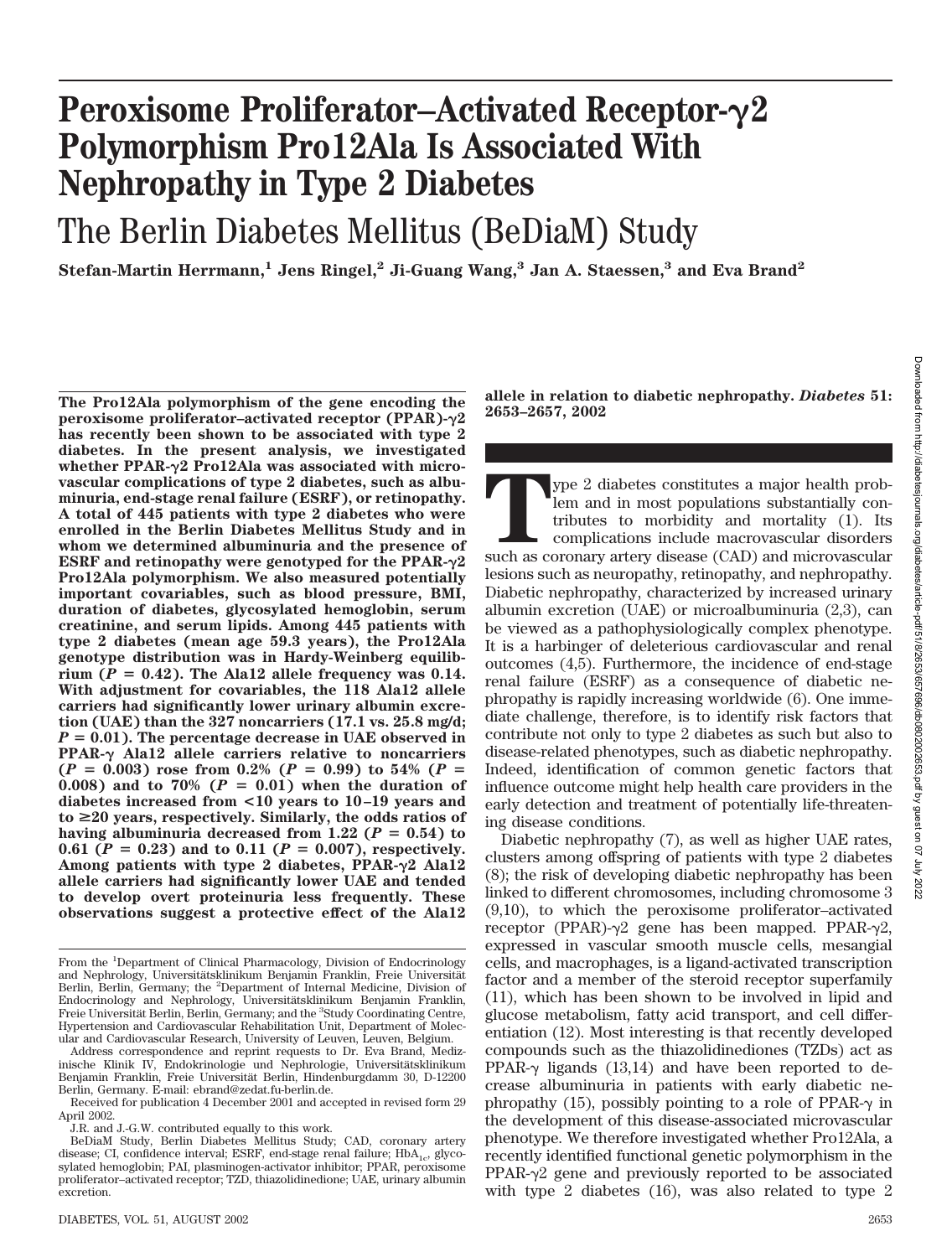### TABLE 1

Characteristics of 445 patients with diabetes

|                                       | Men $(n = 220)$     | Women $(n = 225)$     |  |
|---------------------------------------|---------------------|-----------------------|--|
| Age (years)                           | $57.8 \pm 9.8$      | $60.6 \pm 10.3^*$     |  |
| BMI $\frac{\text{kg}}{\text{m}^2}$    | $27.6 \pm 4.1$      | $28.5 \pm 5.5$        |  |
| Duration of diabetes (years)          | $10(4-16)$          | $10(5-17)$            |  |
| Insulin treatment                     | 139(63.2)           | 161(71.6)             |  |
| Intake of antidiabetic drugs          | 131(61.4)           | 121(53.8)             |  |
| $HbA_{1c}$ (%)                        | $8.3 \pm 1.7$       | $8.4 \pm 1.8$         |  |
| Serum creatinine $(\mu \text{mol/l})$ | $73.6(71.3 - 75.9)$ | $61.3(59.0 - 63.6)^*$ |  |
| UAE $(\mu g/min)$                     | $24.8(20.3 - 30.2)$ | $21.8(18.0 - 26.5)$   |  |
| Macroalbuminuria                      | 94(42.7)            | 103(45.8)             |  |
| <b>ESRF</b>                           | 30(13.6)            | $14(6.2)^{*}$         |  |
| Retinopathy                           | 36(16.7)            | 33(15.1)              |  |
| Hypertension                          | 80(36.4)            | $120(53.3)*$          |  |
| Systolic blood pressure (mmHg)        | $137.3 \pm 17.2$    | $140.9 \pm 21.3$      |  |
| Diastolic blood pressure (mmHg)       | $80.0 \pm 8.1$      | $80.6 \pm 10.7$       |  |
| Serum total cholesterol (mmol/l)      | $5.8 \pm 1.2$       | $5.9 \pm 1.2$         |  |
| Serum triglycerides (mmol/l)          | $5.3 \pm 3.3$       | $4.7 \pm 3.4$         |  |
| Cardiovascular complications          | 52(23.6)            | 53(23.6)              |  |

Data are arithmetic means  $\pm$  SD, medians (interquartile range) (for duration of diabetes), geometric means (95% CI for serum creatinine and UAE), or  $n$  (%). Serum lipids were measured in 172 men and 190 women.  $P < 0.01$  vs. men.

diabetes–associated disease phenotypes in patients of European ancestry.

## ence of mild renal dysfunction in relation to genotype was studied by multiple logistic regression.

#### **RESEARCH DESIGN AND METHODS**

**Patient selection and clinical investigation.** Patients who had type 2 diabetes  $(n = 445)$  and were of Caucasian ethnicity were recruited from three diabetes and two dialysis centers as well as two general hospitals in Berlin within the framework of the Berlin Diabetes Mellitus (BeDiaM) Study. Classification of type 2 diabetes relied on the revised diagnostic criteria recommended by the American Diabetes Association (17). The diagnosis of nephropathy was based on repeated observation of UAE of  $>20$   $\mu$ g/min in nonoliguric patients or on the presence of ESRF necessitating renal replacement therapy (dialysis or transplantation). Macroalbuminuria was defined as UAE  $>200$   $\mu$ g/min. Other causes of increased albumin excretion were excluded by appropriate clinical and technical investigation. In agreement with recently published World Health Organization criteria (18), hypertension was defined as a systolic pressure of  $\geq\!\!140$  mmHg or diastolic pressure of  $\geq\!\!90$ mmHg on at least two separate occasions or as the necessity to prescribe antihypertensive drugs, irrespective of the blood pressure level. An investigator unaware of the patient's genotype searched the medical records for history of CAD, stroke, or retinopathy. The diagnosis of CAD required a history of myocardial infarction, coronary angioplasty or bypass surgery, coronary lesions on angiography, or treatment with nitrates or a clinical history of angina pectoris. Retinopathy was defined as stages III or IV on funduscopy or as history of laser therapy. Serum creatinine, serum lipids, and glycosylated hemoglobin  $(HbA_{1c})$  were determined by standard laboratory techniques.

The study protocol was approved by the institutional Ethics Committee. All subjects gave informed consent before their enrollment in the study. **Statistical analysis.** We used SAS version 8.1 (SAS Institute, Cary, NC) for database management and statistical analysis. Measurements with a skewed distribution were normalized by logarithmic transformation. Comparisons of means and proportions were performed with the standard normal *Z* test and Fisher's exact test, respectively. Significant covariables were traced by stepwise linear or logistic regression. We used analysis of covariance to compare adjusted continuous measurements between genotypes. The pres**Genotyping.** Genomic DNA was prepared from peripheral blood using a DNA-selective preparation method (Qiagen, Hilden, Germany). The region encompassing the Pro12Ala polymorphic site was amplified by PCR as previously described (16). PCR products were digested using the restriction enzyme *BstU*-1 and visualized on ultraviolet-transilluminated ethidium bromide–stained agarose gels.

## **RESULTS**

**PPAR-2 Pro12Ala polymorphism is related to UAE and macroalbuminuria in patients with type 2 diabetes.** The clinical characteristics of 220 men and 225 women with type 2 diabetes are presented in Table 1. On average, women were older than men and had a higher serum creatinine concentration. Women were more frequently hypertensive but in fewer instances proceeded to ESRF.

The genotypic distribution of the PPAR- $\gamma$ 2 Pro12Ala gene polymorphism was in Hardy-Weinberg equilibrium  $(P = 0.42)$ , and the Ala12 allele frequency in our diabetes population was 0.14 (Table 2).

Among our patients with type 2 diabetes, the 118 Ala12 carriers showed a significantly lower UAE than the 327 noncarriers  $(17.1 \mu g/\text{min}$  [95% confidence interval (CI) 13.5–21.8 μg/min] vs. 25.8 μg/min [95% CI 21.9–30.4 μg/  $min$ ;  $P = 0.01$ ) (data not shown). With adjustment for sex, age, BMI, hypertension, hyperlipidemia, duration of diabetes, and treatment with insulin or oral antidiabetic drugs, the percentage difference was  $32\%$  (95% CI 8–50%;  $P =$ 

#### TABLE 2

Genotype and allele frequencies in patients with and without microvascular complications

|                                | ProPro     | ProAla   | AlaAla | p*                | Pro        | Ala      | $\mathbf{p}$             |
|--------------------------------|------------|----------|--------|-------------------|------------|----------|--------------------------|
| No microvascular complications | 144 (70.9) | 55(27.1) | 4(2.0) | $\hspace{0.05cm}$ | 343 (84.5) | 63(15.5) | $\overline{\phantom{m}}$ |
| Macroalbuminuria               | 154 (78.2) | 37(18.8) | 6(3.0) | 0.12              | 345 (87.6) | 49(12.4) | 0.22                     |
| <b>ESRF</b>                    | 30(68.2)   | 13(29.5) | (2.3)  | 0.88              | 73(83.0)   | 15(17.0) | 0.75                     |
| Retinopathy                    | 55 (79.7)  | 13(18.8) | (1.5)  | 0.33              | 123(89.1)  | 15(10.9) | 0.20                     |

Data are *n* (%). \*For comparison with group without microvascular complications.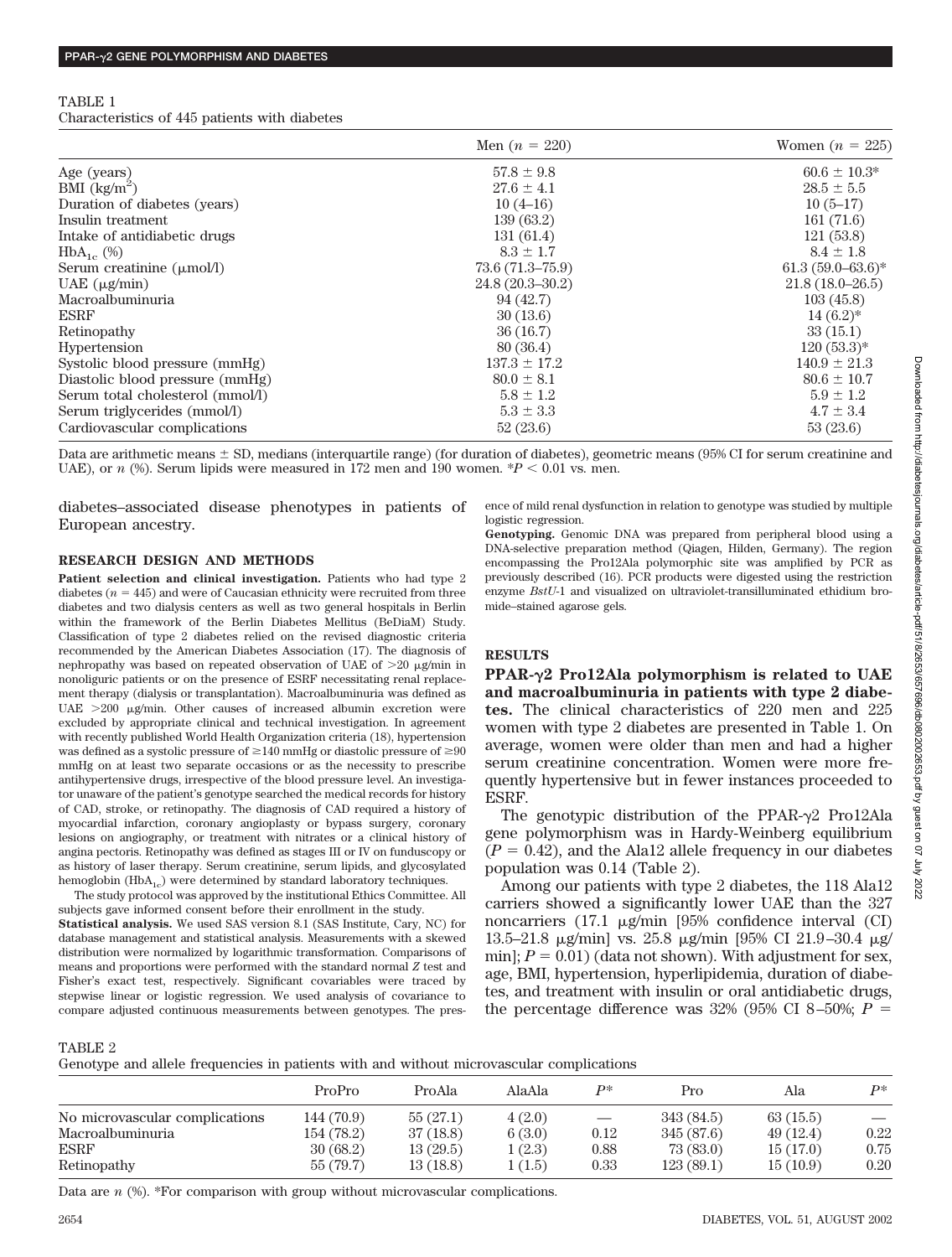

**FIG. 1. Percentage difference in UAE between PPAR-2 Ala12 allele carriers and noncarriers for all patients and for subgroups according to duration of diabetes. Differences were adjusted for sex, age, BMI, hypertension, hyperlipidemia, duration of diabetes, and treatment with insulin or oral antidiabetic drugs. Vertical lines denote 95% CI. For each subgroup, the number of subjects is given (bottom). Number of patients (***n***) and significance levels for the difference (***P***) and for the** interaction  $(P_{int})$  between the genetic polymorphism and duration of **diabetes are given.**

0.01) (Fig. 1). Furthermore, the percentage difference in UAE between Ala12 allele carriers and noncarriers increased  $(P = 0.003)$  with longer duration of diabetes (Fig. 1). With similar adjustments as mentioned above, the percentage difference was 54% in patients with diabetes and a disease history from 10 to 19 years (95% CI 20–74%;  $P = 0.008$ ) and 70% in those who had diabetes for  $\geq 20$ years ( $95\%$  CI  $24-88\%; P = 0.01$ ). In contrast, among those patients in whom diabetes was diagnosed within the past 10 years, there was no difference in UAE with respect to the different Pro12Ala genotypes  $(P > 0.99)$  (Fig. 1).

We also calculated the odds ratio of having proteinuria coded as a dichotomous trait (0, 1) with adjustments for the same covariables as in the continuous analysis. In all 445 patients, the odds ratio was 0.66 for Ala12 allele carriers compared with noncarriers ( $95\%$  CI 0.42–1.04;  $P =$ 0.07) (Table 3), which just failed to reach statistical significance because of a significant interaction  $(P =$ 0.003) (Fig. 2) between the Pro12Ala polymorphism and the duration of diabetes. Indeed, the odds ratio decreased

**FIG. 2. Odds ratios of having macroalbuminuria in PPAR-2 Ala12 allele carriers versus noncarriers for all patients and subgroups according to duration of diabetes. The odds ratios were adjusted for sex, age, BMI, hypertension, hyperlipidemia, duration of diabetes, and treatment with insulin or oral antidiabetic drugs. Vertical lines denote 95% CI. The size of the symbols is proportional to the number of cases given alongside the squares. Number of patients (***n***) and significance** levels for odds ratios  $(P)$  and for the interaction  $(P_{int})$  between the **genetic polymorphism and duration of diabetes are given.**

from 1.22 (95% CI 0.64–2.32;  $P = 0.54$ ) to 0.11 (95% CI  $0.02-0.55$ ;  $P = 0.007$ ) in patients in whom the disease history was  $\leq 10$  years compared with those who had diabetes for  $\geq 20$  years.

There was no significant association of the PPAR- $\gamma$ 2 Pro12Ala polymorphism with any other measured phenotype in the BeDiaM Study, including ESRF or diabetic retinopathy, before and after allowing for the duration of diabetes.

## **DISCUSSION**

The main finding of the present study was that among patients with type 2 diabetes, PPAR- $\gamma$ 2 Ala12 allele carriers had significantly lower UAE and presented less frequently with macroalbuminuria. This suggests a role of genetic variation in the PPAR- $\gamma$ 2 gene in the development of diabetes-related nephropathy. The strength of the association increased with longer duration of diabetes, a phenotype that is likely to represent a surrogate of environmental factors that over time modulate the genetic

TABLE 3

Association between microvascular complications of diabetes and the PPAR- $\gamma$ 2 Pro12Ala polymorphism

|                  | ProPro $(n = 327)$ | AlaAla+AlaPro $(n = 118)$ | Relative risk $(95\% \text{ CI})^*$ |      |
|------------------|--------------------|---------------------------|-------------------------------------|------|
| Macroalbuminuria | 47.1 (154)         | 36.4(43)                  | 0.66(0.42, 1.04)                    | 0.07 |
| <b>ESRF</b>      | 9.2(30)            | 11.9(14)                  | 1.27(0.63, 2.57)                    | 0.51 |
| Retinopathy      | 16.8(55)           | 11.9(14)                  | 0.64(0.32, 1.27)                    | 0.20 |

Data are % (n) unless otherwise indicated. \*The odds ratios of having microvascular disease (ProAla+AlaAla versus ProPro) were adjusted for sex, age, BMI, hypertension, hyperlipidemia, duration of diabetes, and treatment with insulin or oral antidiabetic drugs.

42  $P = 0.007$ 

 $\geq 20$ 

76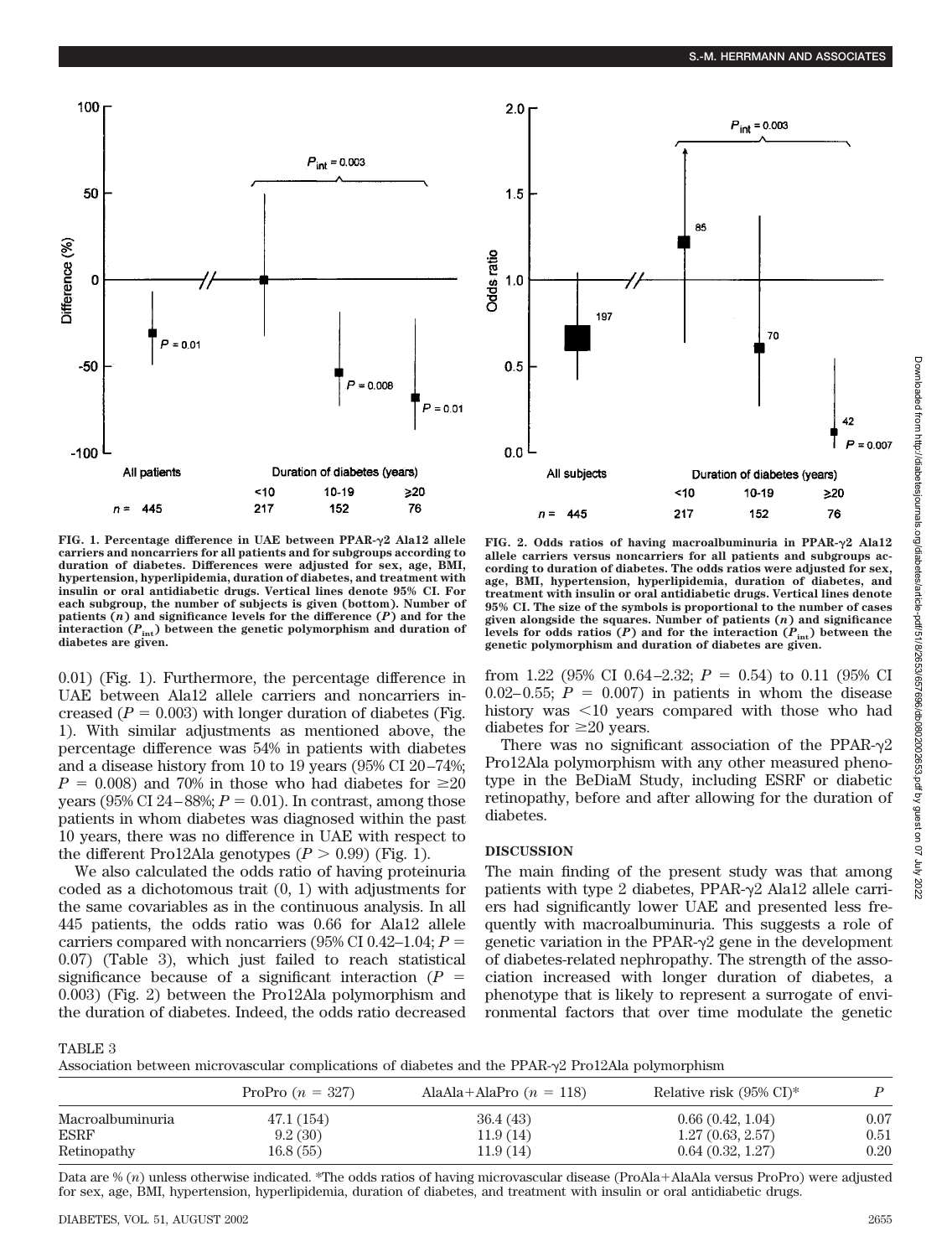impact on diabetic nephropathy. The reason that we were not able to show an association between ESRF and Pro12Ala in our patients with type 2 diabetes might be related to the fact that ESRF is a more complex phenotype that is determined by a plethora of different pathophysiological as well as genetic factors. However, patients with type 2 diabetes have an excessive cardiovascular risk, leading to a dramatically reduced survival before ESRF develops (6,19), therefore introducing a bias toward low ESRF rates that hampers the unraveling of the underlying genetic risk factors. In the development of diabetic nephropathy, morphologic changes such as thickening of the glomerular basement membrane, glomerular hypertrophy, mesangial expansion, and modest expansion of the tubulointerstitium play a role. All of these factors lead to microalbuminuria as a diagnostic hallmark of diabetic nephropathy, preceding the development of overt proteinuria (20).

The risk of developing diabetic nephropathy is likely to be genetically determined, because not all patients share the same renal outcome even when obviously presenting with the same degree of metabolic dysregulation. In this regard, the prevalence of microalbuminuria has been reported to be significantly higher in Mexican-American than in non-Hispanic white diabetic subjects (21,22), and higher UAEs have been observed in offspring of patients with type 2 diabetes (23). Strojek et al. (8) recently reported higher UAE rates in healthy offspring of diabetic parents with nephropathy versus those without nephropathy. Furthermore, the risk of developing diabetic nephropathy has been linked to different chromosomes, including chromosome 3 (10), on which the gene encoding PPAR- $\nu$ 2 is located.

Recently developed compounds such as TZDs act as potent PPAR- $\gamma$  ligands and have been shown to ameliorate microalbuminuria in patients with early diabetic nephropathy (15). Nakamura et al. (24) recently observed that TZDs reduce UAE in microalbuminuric patients as well as the serum concentration of type IV collagen, whereas glibenclamide showed no such effects. Other investigators reported that TZDs lower microalbuminuria, possibly by inhibiting platelet-derived growth factor–stimulated cell growth and angiotensin II–induced plasminogen-activator inhibitor (PAI)-1 expression, both of which are known to contribute to the development of nephropathy (25).

The mechanisms by which PPAR- $\gamma$ 2 and variation in its gene might actually protect against diabetic nephropathy remain to be elucidated. Even if glomerular expression of PPAR- $\gamma$  has been reported (26,27), the major sites of PPAR- $\gamma$ 2 expression are adipocytes (28). Adipocytes generate and secrete PAI-1 (29), angiotensin II, and type IV collagen (30). In this respect, it is conceivable that a reduced level of PPAR- $\gamma$ 2 activation in preadipocytes, leading to reduced adipocyte differentiation, may be responsible for reduced levels of PAI-1, angiotensin II, and type IV collagen in patients who carry the Ala12 allele of  $PPAR-\gamma2$ , possibly resulting in renal protection.

In agreement with several other association studies (31–33), on the PPAR- $\gamma$ 2 Pro12 allele and type 2 diabetes, our results speak in favor of a protective effect of the Ala12 allele on diabetes-associated phenotypes, i.e., nephropathy. The molecular mechanism by which the Ala12 carrying PPAR- $\gamma$ 2 protein might achieve these beneficial actions, which largely resemble the specific effects of TZDs on diabetic nephropathy, remains to be elucidated.

In conclusion, among patients with type 2 diabetes, PPAR- $\gamma$ 2 Ala12 allele carriers have significantly lower UAE and develop overt proteinuria less frequently. These observations suggest a protective effect of the Ala12 allele in relation to diabetic nephropathy. Whether TZDs as PPAR- $\gamma$  ligands might be more effective in patients with type 2 diabetes who carry the PPAR- $\gamma$ 2 Pro12 risk allele remains to be investigated in future clinical studies.

## **ACKNOWLEDGMENTS**

This study was supported in part by a research grant from the Universitätsklinikum Benjamin Franklin, Berlin (FSP-EB 1999/2000). J.-G.W. was supported by the bilateral scientific and technical collaboration between the People's Republic of China and Flanders, Belgium (BIL 98/15). S.-M.H. is a participant in the grants of the Deutsche Forschungsgemeinschaft: "Graduierten-Kolleg 426/2-00, Molekularbiologische Grundlagen der Therapie," and "Graduierten-Kolleg 754, Myokardiale Genexpression und Funktion, Myokardhypertrophie."

We are grateful to Dr. Elke Austenat of the Diabetes Nachtklinik Tempelhof and Prof. Dr. Wolfgang Pommer of the Humbold Krankenhaus, Berlin, Germany, for support in the recruitment of patients. We thank Brigitte Egbers and Klaus Schlotter for expert technical assistance in genotyping.

## **REFERENCES**

- 1. Harris MI, Flegal KM, Cowie CC, Eberhardt MS, Goldstein DE, Little RR, Wiedmeyer HM, Byrd-Holt DD: Prevalence of diabetes, impaired fasting glucose, and impaired glucose tolerance in U.S. adults. The Third National Health and Nutrition Examination Survey 1988–1994. *Diabetes Care* 21:518–524, 1998
- 2. Ritz E: Nephropathy in type 2 diabetes. *J Intern Med* 245:111–126, 1999
- 3. Alzaid AA: Microalbuminuria in patients with NIDDM: an overview. *Diabetes Care* 19:79–89, 1996
- 4. Mogensen CE, Keane WF, Bennett PH, Jerums G, Parving HH, Passa P, Steffes MW, Striker GE, Viberti GC: Prevention of diabetic renal disease with special reference to microalbuminuria. *Lancet* 346:1080–1084, 1995
- 5. Cooper ME: Pathogenesis, prevention, and treatment of diabetic nephropathy. *Lancet* 352:213–219, 1998
- 6. Ritz E, Rychlik I, Locatelli F, Halimi S: End-stage renal failure in type 2 diabetes: a medical catastrophe of worldwide dimensions. *Am J Kidney Dis* 34:795–808, 1999
- 7. Pettitt DJ, Saad MF, Bennett PH, Nelson RG, Knowler WC: Familial predisposition to renal disease in two generations of Pima Indians with type 2 (non-insulin-dependent) diabetes mellitus. *Diabetologia* 33:438– 443, 1990
- 8. Strojek K, Grzeszczak W, Morawin E, Adamski M, Lacka B, Rudzki H, Schmidt S, Keller C, Ritz E: Nephropathy of type II diabetes: evidence for hereditary factors? *Kidney Int* 51:1602–1607, 1997
- 9. Bowden DW, Sale M, Howard TD, Qadri A, Spray BJ, Rothschild CB, Akots G, Rich SS, Freedman BI: Linkage of genetic markers on human chromosomes 20 and 12 to NIDDM in Caucasian sib pairs with a history of diabetic nephropathy. *Diabetes* 46:882–886, 1997
- 10. Imperatore G, Hanson RL, Pettitt DJ, Kobes S, Bennett PH, Knowler WC: Sib-pair linkage analysis for susceptibility genes for microvascular complications among Pima Indians with type 2 diabetes. *Diabetes* 47:821–830, 1998
- 11. Issemann I, Green S: Activation of a member of the steroid hormone receptor superfamily by peroxisome proliferators. *Nature* 347:645–650, 1990
- 12. Spiegelman BM: PPAR-gamma: adipogenic regulator and thiazolidinedione receptor. *Diabetes* 47:507–514, 1998
- 13. Lehmann JM, Moore LB, Smith-Oliver TA, Wilkison WO, Willson TM, Kliewer SA: An antidiabetic thiazolidinedione is a high affinity ligand for